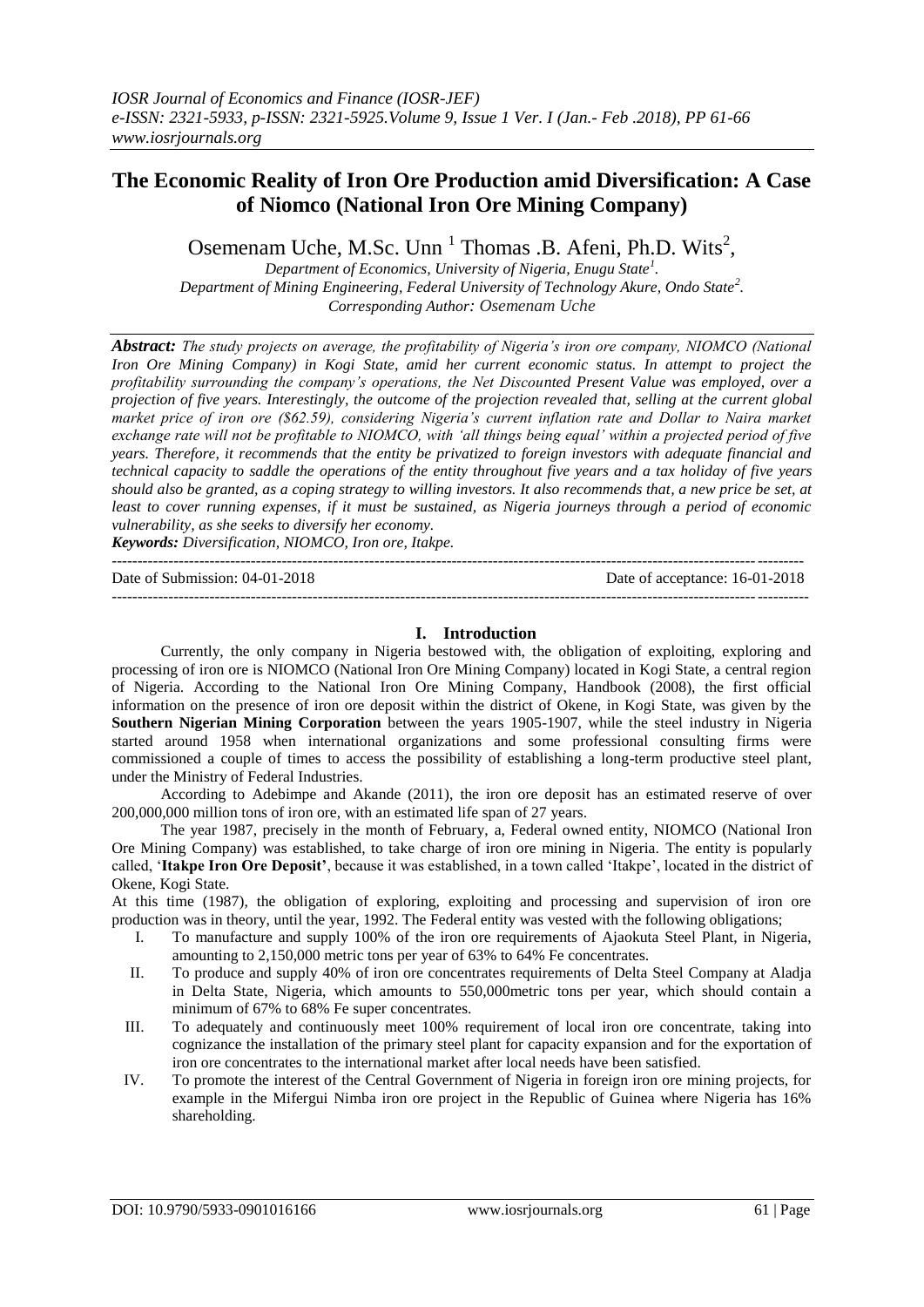All the above, were goals set, by the Federal government which were to be accomplished by the entity, throughout its period of existence. Unfortunately, as cited in Osemenam (2017), the company has been down for decades, due to bureaucratic factors. Although workers are still retained, despite the halt in productive activities. At the moment, diversifying the Nigerian economy stands to be one of the strategic priorities, of the present day administration, to stabilize the economy. According to Premium Times (2016), Nigeria having the  $12<sup>th</sup>$  largest iron ore deposits in the world and 2<sup>nd</sup> largest in Africa, with over two billion metric tons, yet about 70% of Nigeria's mineral deposit are not proven. These figures represent a gross under-utilization of our iron ore resources, and are vastly inadequate to sustain the country's industrial ambitions.

In sum, the recent move to diversify Nigeria economy, by giving attention to the solid mineral sector inspired the title 'The Economic Reality of Iron Ore Production amid Diversification: A Case of NIOMCO'.

## **1.1 A SUMMARY OF OPERATION AT NIOMCO**

In a personal communication, (Mr. Oladipo), the Assistant general manager, construction at NIOMCO, operations of the entity are divided into three phases or stages; exploration, exploitation and processing of iron ore.

- a) **Exploration Phase**: This is the first stage of operation at the company. During this activity, the company utilizes its mine geologists to carry out a survey on the deposit before, exploitation of the iron ore mineral, begins. They employ geophysical and geochemical techniques, such as surface mapping to ascertain, portion of the iron ore deposit to be exploited.
- b) **Exploitation Phase or Stage**: Traditionally, this is the second phase of production at the company. This is popularly regarded as the mining phase. The open pit mining technique, is employed to excavate the mineral (iron ore) from the earth crust. During exploitation, the use of ANFO (Ammonium Fuel oil) explosives are utilized to blast hard iron ore body, as drilling takes place. Heavy, drilling equipment are employed with the aid, of air compressors, to drill down the mapped out, portion the ore reserve. Also, to further exploitation activity, the use of heavy earthmoving equipment, such as excavators, bulldozers, dumpers, hydraulic shovels, soil compactors are utilized.
- c) **Processing Phase**: This is the final stage of iron ore production. This involves the transformation of the exploited iron ore in its raw state into its concentrate state (iron ore concentrate. This includes crushing, grinding, separation, tailing, loading and haulage of iron concentrate to Aladja and Ajaokuta steel companies and other potential buyers. The use of gyratory crushers utilized in reducing or crushing hard iron ore body, before it is transformed into its finished state (iron ore concentrate).

In addition, the company is made up four departments, namely, beneficiation, mines, administrative and estate departments. To accomplish the aforementioned tasks, the company runs a routine shift called, '**four brigade three shifts',** whereby workers (engineers) in the mines and beneficiation departments are engaged in direct production activities on a three shift rotation. The company runs its machines for 12hours for approximately21 days in a month, excluding weekends. The machine hours economic useful life of mining equipment with respect to, working hours of the entity is 72,000 hours while laboratory equipment has a useful life of approximately 10 years.

Reliance on importation has been the major source of earthmoving equipment and facilities utilized in mineral production. With reference to Engineering Export Info Bulletin (2015), submits that Nigeria's major import partner for sourcing engineering products, spares parts and other commodities are Italy, China, Germany, United Kingdom and USA. The United Kingdom and USA accounts for over 26% of Nigeria's net import for engineering wares. Although USA possesses the greatest share of Nigeria's import in terms items used in her oil and gas sector. India, also ranks one of Nigeria's import partner for engineering equipment, although import transactions with the India is not steady. At NIOMCO (National Iron Ore Mining Company), CAT (Caterpillar), Komatsu, Volvo and Terexare companies from which it source, earthmoving and spare parts for its mining activities.

In other words, if NIOMCO must, start up production again, importing earthmoving equipment cannot be ruled out, despite Nigeria's present unfavorable economic status, in terms of global exchange rates and inflation rate.

## **1.2 STATEMENT OF PROBLEM**

As Nigeria, journeys through a path of economic diversification, by giving attention to her mining sector, it is pertinent that she is guided through this path of economic diversification. In other words, as Nigeria looks up to reviving and sustaining a 'pillar' of her mining sector, taking into cognizance that, importation plays a vital role in rebuilding this 'pillar'. Therefore it is important to project its sustainability on average, in terms profit maximization, especially during this period she battles to keep inflation rate and exchange rate relatively low. This pillar is NIOMCO.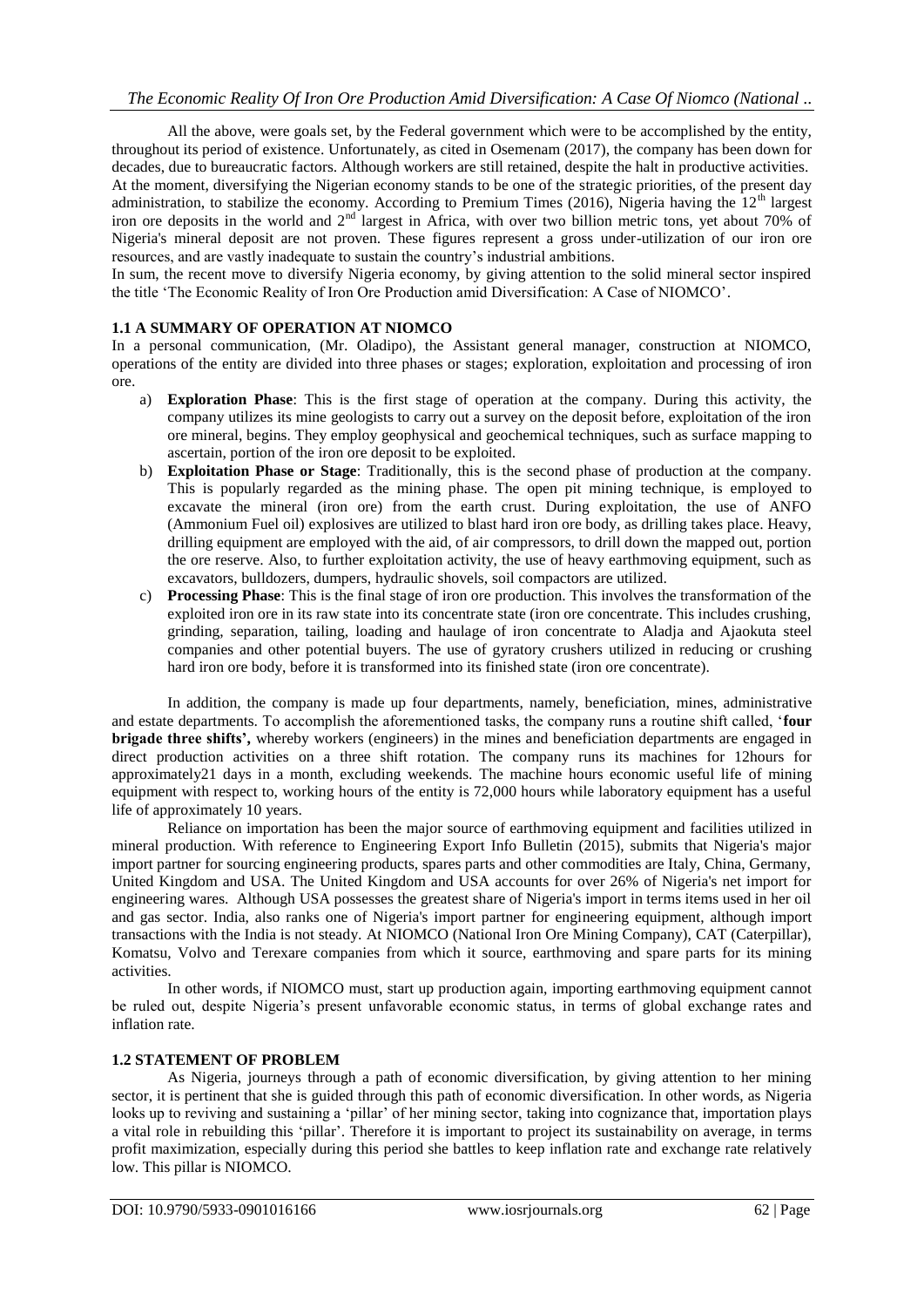No doubt, the production of iron ore has played a remarkable role, in the sustenance of some industrialized nations of the world today such as Russia, China, France and Australia, as identified in some literatures. But the big question is, how sustaining is iron production in Nigeria's case?

## **1.3 OBJECTIVE OF STUDY**

The recent move by the present administration to diversify, Nigeria's economy, giving attention to the mining sector, which includes NIOMCO's revival, makes it pertinent to expose on average the profitability, surroundingiron ore investment in Nigeria. Therefore, the study seeks to project the profitability accruable to iron ore investment, with respect to the entity's activities,considering the fact, importation of earthmoving equipment (mining equipment) and other facilities is inevitable, if production must start up at NIOMCO.

### **1.4 DELIMITATION OF STUDY**

A projection of the entity's (NIOMCO) profitability will be computed over a period of five years, taking a holistic view of costs incurred on average in running its departments. The current inflation rate of 15.98% and global market exchange rate of \$1 to N359.201 is employed in projection, throughout a five year period. In addition, a 15% interest rate on FGN (Federal Government of Nigeria), CBN (Central Bank of Nigeria). Statistical bulletin is adopted in computing the discount factor, throughout the projection period, owing to the fact, sales of Federal government bonds, is one amongst other source of capital to the government. Worthy of note is, the global market price per ton of iron ore at \$62.59 (N22, 482), is adopted as NI0MCO's selling price, since it sells at the global market, before the halt in production. Included in the computation is the purchase of new earthmoving, due to the exposure of existing ones to long period of rain fall.

#### **1.5 HYPOTHESIS**

**HO**1: The importation of earthmoving equipment and other facilities to NIOMCO's production is not positive. **1.6 METHODOLOGY**

The Net discounted present value (NDPV) will be adopted to test the validity of the above hypothesis and capture the research objective.

## **1.7 DATA SOURCES AND ECONOMIC SOFTWARE**

Data on departmental expenses accruable to the entity, were sourced from the Budget Office of the Federation (Ministry of Budget and National Planning) on 2017 budget proposal. Costs on procurement of earthmoving equipment and other ancillary facilities utilized for iron ore production were sourced from CAT (Caterpillar) catalogue and Machinery trader online catalogue. Microsoft Excel will be employed for data analysis.

### **II. Review Of Empirical Literatures**

According to Downes, Hanshlow and Tulip (2014), in their treatment of the effect of mining boom on the Australian economy, estimated the effects of mining boom in Australia using a large scale structural macroeconomic model (AUS-M). It revealed that, the mining boom in Australia contributed immensely to the appreciation, of the Australian Dollar. The boom was also discovered to other industries within Australia to trade, such as manufacturing and agriculture. In addition, the 'Dutch Disease' usually accompanied by boom was discovered to be weak in Australia's case.

In another study by Kurt and Micah (2015), in their assessment of the market structure differences impacting Australian iron ore and metallurgical coal industries, admitted that, steel making depends on iron ore and metallurgical coal as main ingredients. To ascertain the correlation in industrial trade prices of steel making inputs, data on worldwide resource production and trade quantities of crude steel, iron ore and metallurgical coal were collected over past decades. The study discovered no strong correlation in historical trade prices of steel making inputs. It also submits that China's growth in steel production, has increased the global iron ore demand. This was possible by contribution of Australia's increase in the production and supply of iron ore.

According to Awe and Ajayi (2009), on the diversification of Nigeria's revenue base for economic development emphasizes on the necessity of developing an alternative strategy in other to sustain Nigeria's welfare. The study projects the potential of the non-oil export sector. It utilized a time series data of the following variables for evaluation which are; Gross Domestic Product, Revenue from manufacturing, Revenue from agriculture and Revenue from solid mineral. The OLS (Ordinary Least Square) was employed to obtain numerical estimates on the variables of interest to the study. From the investigation, it was discovered that revenue from solid mineral was significant. Revenue accruing to manufacturing was also found to be significant. The outcome was further subjected to co-integration test. In consonance with further outcomes of the study, it submits that over time the government has contributed significantly to the revival of the non-oil sector subject to policy incentives for investors, emphasizing more still needs to be done to fully revive the non-oil sector.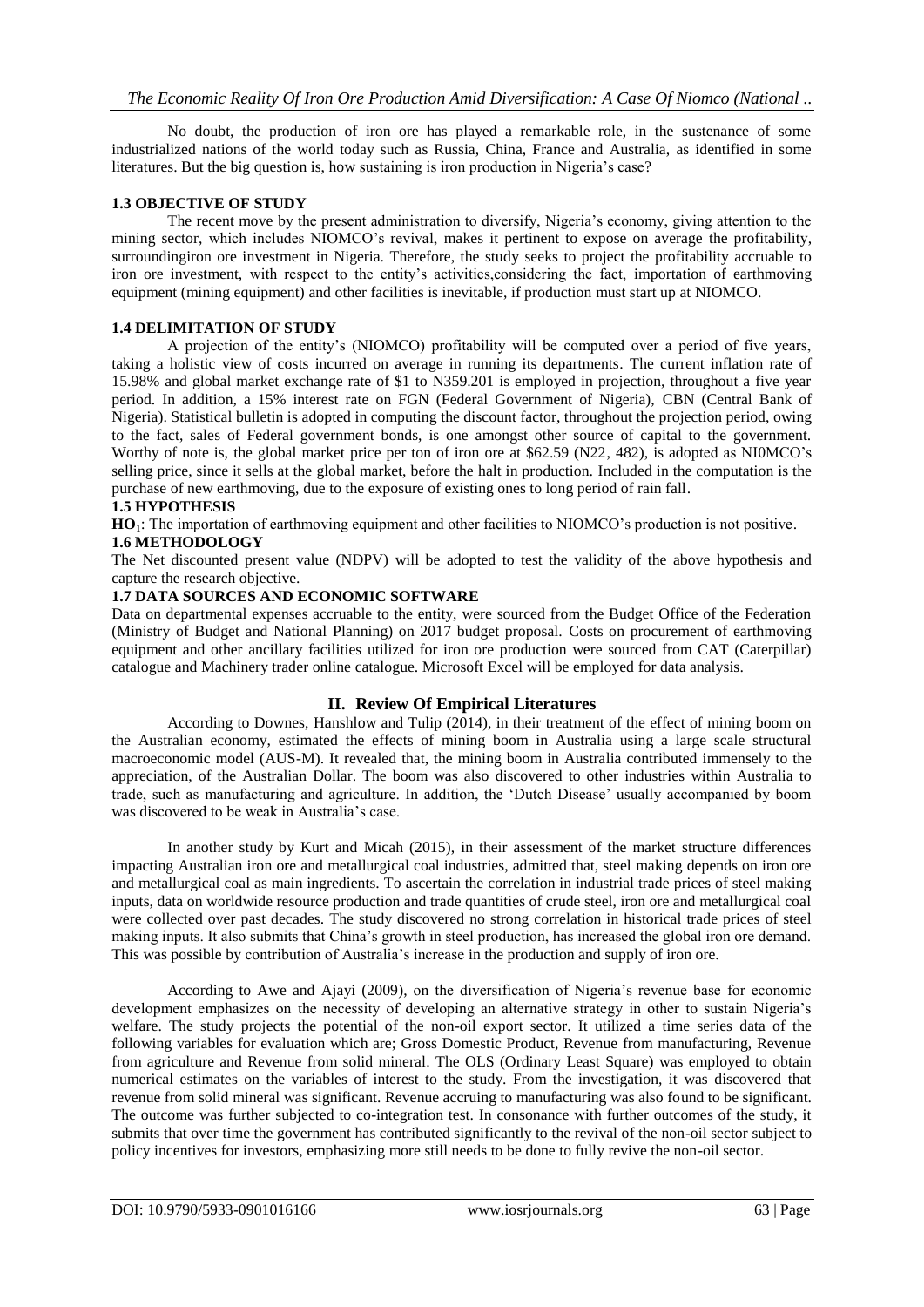Also, Nwosu & Nwankwoala (2012), examined the influence of some economic parameters on Itakpe iron ore reserve and cut-off grade. It investigates the impact of fluctuation in production cost and prices of iron ore concentrates with reference to the iron ore deposit at Itakpe in Kogi State. In evaluating the impact of some economic parameters such as price and production cost changes on ore grade and ore tonnage, the mathematical formula for cut-off grade estimation was employed. Variables such as grade of ore, price per ton of smelted ore, stripping cost per ton of waste including administrative costs, cost of mineral processing per ton of ore including administrative costs and cost of smelting per ton of ore including administrative costs were employed for evaluation. Investigation revealed that the cut-off grade lowers with increasing price of concentrates. It was also found that when price is constant and the total cost of production increases, the cut-off grade also increases. In addition a price per ton of concentrate was assumed in the study to show the influence of price on the cut-off grade.

Therefore it recommends that for the National Iron Ore Mining Company to operate at its optimum, it needs to adjust its cut-off grade and mineable ore reserve with changing prices of iron ore concentrates and cost of production.

#### **2.1 THEORETICAL FRAMEWORK**

In consonance with this study, the theoretical framework employed as a structure for the study in a bid to investigate the research objective is hinged to Keynes Theory of Investment. The theory identifies three major determinants surrounding any investment decision, they are; expectations, costs and returns. According to the theory decisions are made by comparing the marginal efficiency of capital (MEC) also known as the net rate of return or yield with the real rate of interest (r). So long as the MEC is higher or greater than the rate of interest (r), investment in new plant, equipment and machinery is permitted. Moreover the additional utilization of capital in production results in the diminishing marginal product of capital. Once the MEC (marginal efficiency of capital) equates the rate of interest, this point signifies no further investment will made in any new revenue producing asset (s).

In sum the marginal efficiency of capital is the rate of discount which equates the cost of a fixed capital asset with its present discounted value of expected income. The MEC is calculated using the formula;

$$
PV = \frac{R_1}{(1+r)^1} + \frac{R_2}{(1+r)^2} + \dots + \frac{R_n}{(1+r)^n} - \frac{C_1}{(1+r)^1} + \frac{C_2}{(1+r)^2} + \dots + \frac{C_n}{1+r^n} + \dots \dots \dots \dots \tag{1}
$$

Where,  $PV =$  Present value of expected return or gain from a project or investment,

 $R_1$ ,  $R_2$  and  $R_n$  = Expected cash flows from the investment on a machine or asset for the first year, second year and subsequent period the machine or asset is to be utilized,  $(r)$  is the Market rate of interest rate which equates the cost of a fixed capital or asset with the present value. $C_1$ ,  $C_2$ , and  $C_n$  = Non- recoverable expenditures or costs made on the investment of an asset in the first year, second year and subsequent periods the machine or asset is to be utilized.

#### **2.2 MODEL SPECIFICATION**

With respect to this study, the model employed is adapted from Akande & Adebimpe (2011) in their investigation of the engineering economy of Itakpe Iron Ore Deposit. For this study, the equation meant to capture the study's objective is specified as;

$$
NDPV_{NO} = \frac{\beta_1}{(1+r)^1} + \frac{\beta_2}{(1+r)^2} + \frac{\beta_3}{(1+r)^3} + \frac{\beta_4}{(1+r)^4} + \frac{\beta_5}{(1+r)^5} - \frac{\varepsilon_1}{(1+r)^1} + \frac{\varepsilon_2}{(1+r)^2} + \frac{\varepsilon_3}{(1+r)^3} + \frac{\varepsilon_4}{(1+r)^4} + \frac{\varepsilon_5}{(1+r)^5} = 0 \dots \dots \dots (2)
$$

Where; **NDPV**<sub>NO</sub>= Net discounted present value or worth of NIOMCO's operation taking into account importation of earthmoving equipment.  $\beta_1$ through  $\beta_2$  on average the total returns before tax obtainable from utilizing importation of earthmoving equipment for NIOMCO's operation throughout a period of five years.  $\epsilon_1$ **through**  $\epsilon_5$  signifies on average total costs accruable to NIOMCO's operation. Applying the summation notation to equation (2) above, equation (2) can be re-written as;

$$
NDPV_{NO} = \sum_{t=1}^{n} \frac{\beta_t}{(1+r)^n} - \sum_{t=0}^{n} \frac{\varepsilon_t}{(1+r)^n} = 0 \dots \dots \dots \dots \dots \dots \dots \quad (2.1)
$$

Costs includes exploitation and processing costs, procurement of earthmoving equipment and administrative costs.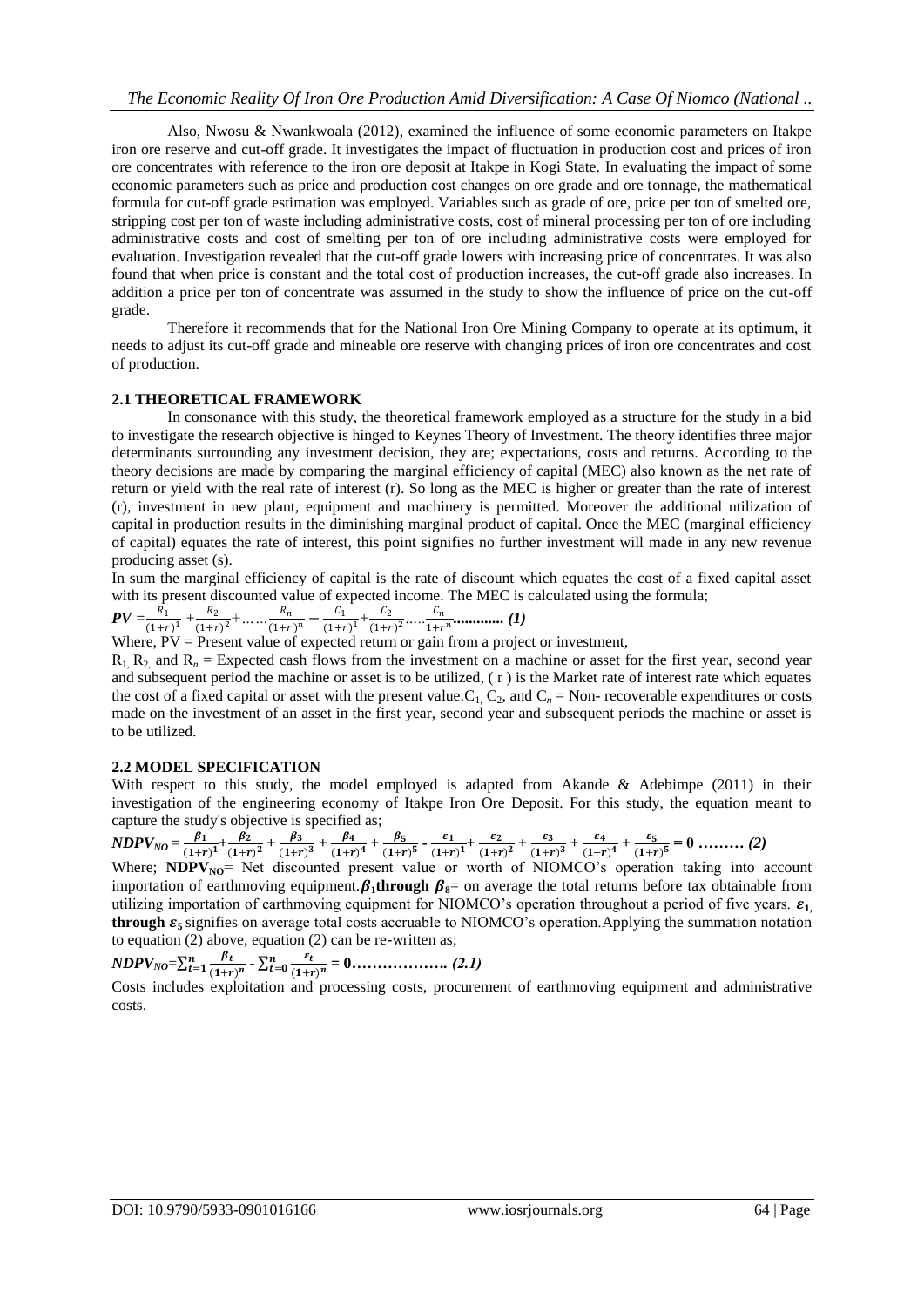#### **2.3 PRESENTATION OF RESULTS Table .1: Estimated cash outflow for iron ore production for five years in US' (\$) Source: Excel Computation**

| s/n | <b>Items</b>                          | Start of 2017       | 2017              | 2018             | 2019              | 2020              | 2021              |  |
|-----|---------------------------------------|---------------------|-------------------|------------------|-------------------|-------------------|-------------------|--|
| ı.  | <b>Initial capital</b>                | 15,929,274,973.6034 | $\overline{a}$    |                  |                   |                   |                   |  |
| 2.  | <b>Personnel cost</b>                 |                     | 4,197,407.84      | 4,197,407.84     | 4,197,407.84      | 4,197,407.84      | 4,197,407.84      |  |
| 3.  | Miscellaneous.                        | ä                   | 1,614.416432      | 1,872.400178     | 2,171.609726      | 2,518.63296       | 2,921.110507      |  |
|     | <b>Expenses</b> @ 15.98%              |                     |                   |                  |                   |                   |                   |  |
| 4.  | <b>Utilities</b>                      |                     | 16,862.3862       | 16,862.3862      | 16,862.3862       | 16,862,3862       | 16,862,3862       |  |
| 5.  | Maintenance@15.98%                    |                     | 10,525.99519      | 12,208.04922     | 14,158.89549      | 16,421.48699      | 19,045.64061      |  |
| 6.  | Supplies $@$ 15.98%                   | ٠                   | 2,195.60636       | 2,546.464256     | 2,953.389244      | 3,425.340845      | 3,972.710312      |  |
| 7.  | Repairs@ 15.98%                       | ä,                  | 191,469.7514      | 222,066.6177     | 257,552.8632      | 298,709.8107      | 346,443.6384      |  |
| 8.  | Explosives@ 15.98                     | ٠                   | 8,567.48904       | 9,947.011989     | 11,536.5445       | 13,380.08431      | 15,518.22178      |  |
| 9.  | Diesel@ 15.98%                        | ۰                   | 6780.549052       | 7,864,080791     | 9,120.760901      | 10.578.25849      | 12,268.6642       |  |
| 10. | Production<br>cost@15.98%             |                     | 225,686,684,700   | 261,751,416,900  | 303,579,293,300   | 352,091,264,400   | 408,355,448,500   |  |
| 11. | electrical<br>Production<br>cost      |                     | 1,074,074,074     | 1,074,074,074    | 1,074,074,074     | 1,074,074,074     | 1,074,074,074     |  |
| 12. | <b>Security services</b>              |                     | 9,743.8482        | 9,743.8482       | 9,743.8482        | 9,743.8482        | 9,743.8482        |  |
| 13. | &.<br>Cleaning<br>fumigation@ 15.98%  |                     | 6,457.665764      | 7,487.600753     | 8,686.438953      | 10,074.5319       | 11,684.42952      |  |
| 14. | <b>Local training</b>                 | ۰                   | 1,391.978307      | 1,391.978307     | 1,391.978307      | 1,391.978307      | 1,391.978307      |  |
| 15. | <b>Transport&amp;</b><br>trips@15.98% | ۰                   | 16,144,1644       | 18,724,00187     | 21,716.09737      | 25,186.32973      | 29.211.10522      |  |
|     | <b>TOTAL</b>                          | 15,929,274,973.6034 | 226,765,227,935.7 | 262,829,999,0963 | 304,657,920,676.7 | 353,169,944,174,6 | 409,434,189,045.6 |  |

## **Table .2: Cash flow for iron ore production for five years in US' (\$)**

| Year $(s)$    | 2017                    | 2018                    | 2019                 | 2020                   | 2021                   |
|---------------|-------------------------|-------------------------|----------------------|------------------------|------------------------|
| Revenues $@1$ | 537,717,644.4           | 623.644.924             | 723,303,382.9        | 838,887,263.5          | 972.941.448.2          |
| 5.98%         |                         |                         |                      |                        |                        |
| Cash          | (226,765,227,935.7)     | (262,829,999,096.3)     | (304,657,920,676.7)  | (353, 169, 944, 174.6) | (409, 434, 189, 045.6) |
| outflows      |                         |                         |                      |                        |                        |
| Net<br>cash   | $-$ \$226,227,510,291.3 | $-$ \$262,206,354,172.3 | -\$303,934,617,293.8 | -\$352,331,056,911.1   | -\$408,461,247,597.4   |
| flow          |                         |                         |                      |                        |                        |

**Source: Excel computation**

#### **Table. 3: Net Discounted Present Value of Iron Ore Production in US'(\$)**

| <b>Years</b>                     | Start of 2017           | 2017                   | 2018                   | 2019                   | 2020                   | 2021                   |
|----------------------------------|-------------------------|------------------------|------------------------|------------------------|------------------------|------------------------|
| <b>Initial capital</b>           | (15,929,274,973.6034)   |                        |                        |                        |                        |                        |
| Net<br>cash-<br><b>inflows</b>   |                         | 537,717,644.4          | 623,644,924            | 723,303,382.9          | 838, 887, 263.5        | 972,941,448.2          |
| Net<br>cash-<br>outflows         |                         | (226, 765, 227, 935.7) | (262, 829, 999, 096.3) | (304, 657, 920, 676.7) | (353, 169, 944, 174.6) | (409, 434, 189, 045.6) |
| <b>Discount</b><br>factor $@15%$ |                         | 0.8696                 | 0.7561                 | 0.6575                 | 0.5718                 | 0.4972                 |
| Net cash flow                    | ٠                       | -226, 227, 510, 291.3  | -262, 206, 354, 172, 3 | -303,934,617,293.8     | -352,331,056,911.1     | -408,461,247,597.4     |
| <b>Present value</b>             | (15,929,274,973.6034)   | -196,727,442,900       | -198,254,224,300       | -199,837,010,800       | -201,462,898,300       | -203,086,932,300       |
| <b>Net</b><br>present<br>value   | $-$1,015,297,783,573.6$ |                        |                        |                        |                        |                        |
| <b>Naira</b><br>aguivalant       | -N364,695,979,157,420.7 |                        |                        |                        |                        |                        |

**Source: Excel computation**

 $\dot{MPV}$ 

## **III. Discussion And Summary Of Results**

Tables 1 and 2 presents a projection of cash outflows and cash flows accruable to NIOMCO's iron ore production within a span of five years. The initial capital comprise of mining equipment and ancillary facilities needed for NIOMCO's operation. Material costs and revenue were adjusted for inflation. Net cash outflows in Table.3 were discounted at a 15% interest rate. In Table 2. Revenues (gross) through the five years projection period increased significantly but were insufficient to cover expenses through the projection of five years. In effect, this yielded negative present values, throughout the period, as present values accruable to NIOMCO's